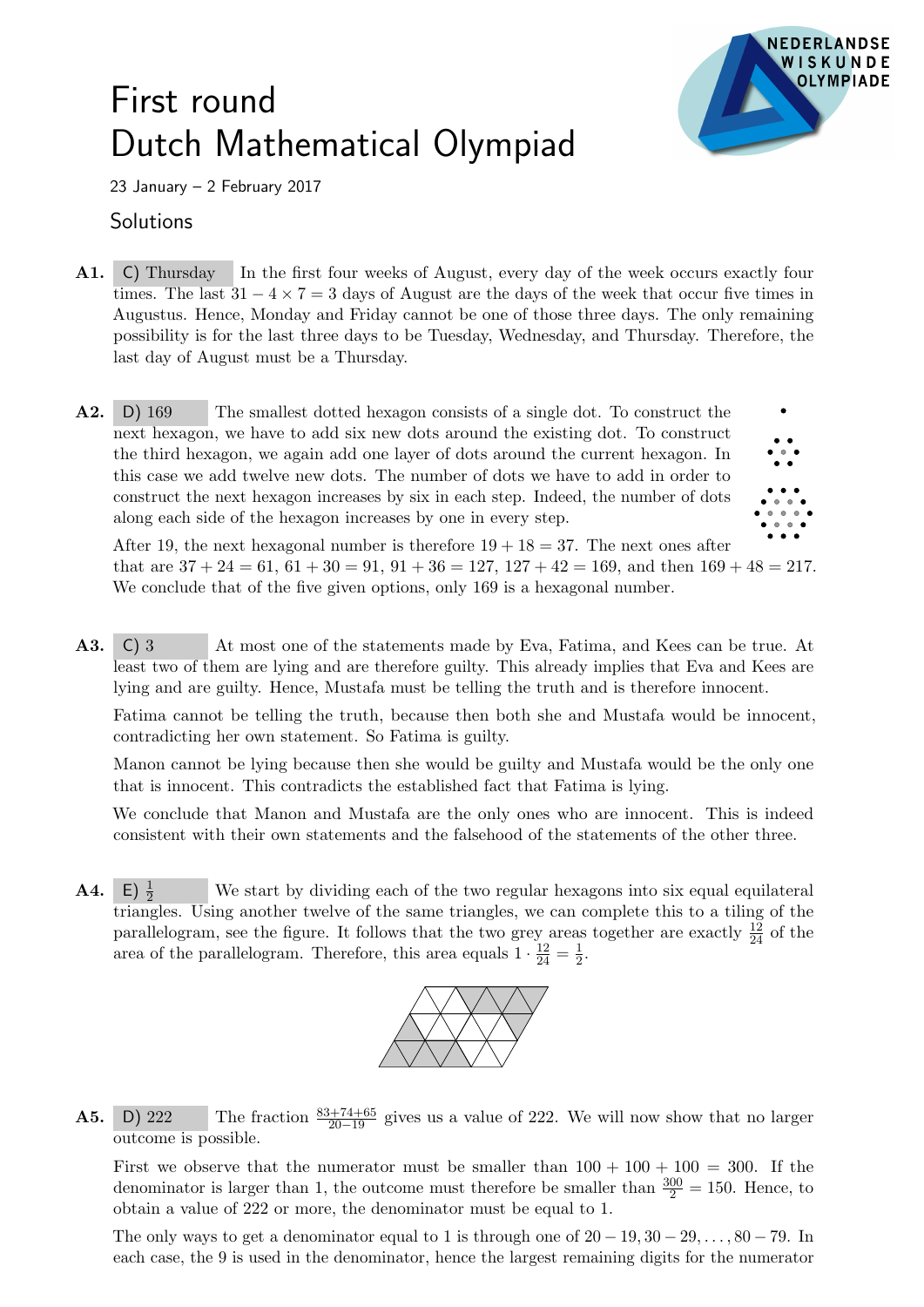are 8, 7, 6, 5, 4, and 3. To maximise the numerator, we place the largest three digits in the tens' places. Finally, we put the remaining three digits in the unit places. The value of the fraction will then be  $80 + 70 + 60 + 5 + 4 + 3 = 222$ .

A6. B) 3 Consider a route from the bottom left cell to the top right cell. This route consists of  $99 + 99 = 198$  steps. We denote the numbers in the cells along this route by  $a_0, a_1, a_2, \ldots, a_{198}$ .

We know that  $a_0 = 0$ ,  $a_1 = 1$ , and  $a_2 = 3$ . To compute the next number,  $a_3$ , we have to add the numbers  $a_0$ ,  $a_1$ , and  $a_2$  and add an additional 1 for each step. Thus, we get  $a_3 = (a_0 + 1) + (a_1 + 1) + (a_2 + 1) = 7$ . To compute the next number,  $a_4$ , we have to compute the exact same sum and then add  $a_3 + 1$ . We therefore see that  $a_4 = a_3 + (a_3 + 1) = 15$ . In general, we have the following equation:

$$
a_{k+1} = (a_1 + 1) + \ldots + (a_{k-1} + 1) + (a_k + 1) = a_k + (a_k + 1) = 2a_k + 1.
$$

Considering only the last digits, we notice a repeating pattern; after the first 0, we find 1, 3, 7, 5, 1, 3, 7, 5, and so on. The fact that this repetition occurs is easy to explain. Indeed, the last digit of  $a_{k+1}$  only depends on the last digit of  $a_k$ . For this reason, the digits repeat in the same pattern, all the way up to  $a_{198}$ . We conclude that the numbers  $a_2, a_6, a_{10}, a_{14}, \ldots, a_{198}$  all have 3 as their last digit.

**A7.** D)  $\frac{29}{2}$ In the figure, the side length of each square is indicated by a letter. We see that  $2a + 2d = 16$ , and therefore  $d = 8 - a$ . We can similarly express all other side lengths in terms of a through the following relations seen from the figure:

$$
c = 2a,
$$
  
\n
$$
b = a + c - d = 3a - (8 - a) = 4a - 8,
$$
  
\n
$$
e = 2a + b = 6a - 8,
$$
  
\n
$$
f = b + e = (4a - 8) + (6a - 8) = 10a - 16.
$$

Of course we also know that  $e + f = 16$ , which implies that  $(6a - 8) + (10a - 16) = 16$ . This gives us  $16a = 40$ , and hence  $a = \frac{5}{2}$  $\frac{5}{2}$ .

The length AD can now be expressed as

$$
|AD| = a + c + e = 3a + (6a - 8) = 9a - 8 = \frac{45}{2} - 8 = \frac{29}{2}.
$$

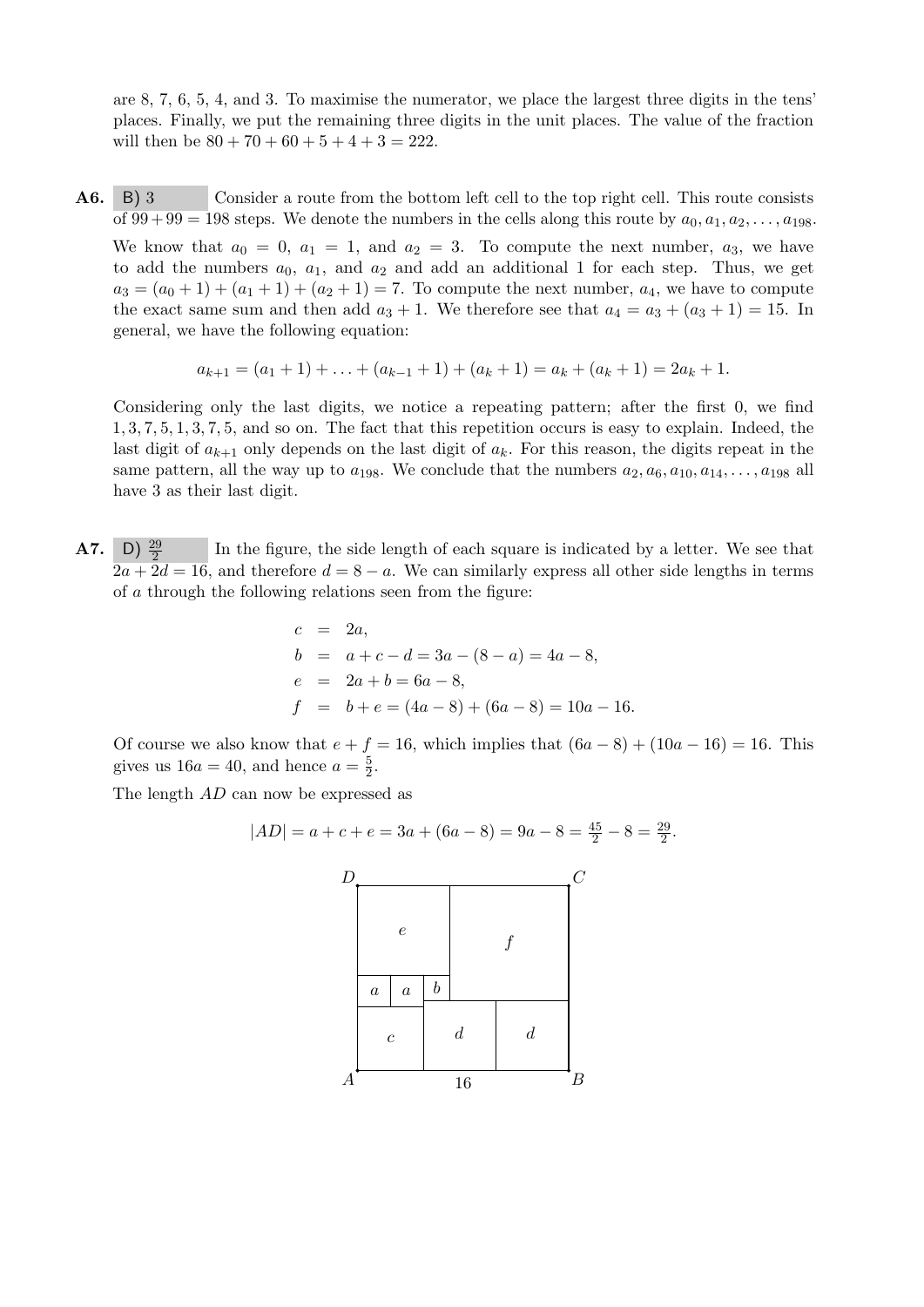A8. E) the fifth We determine which of the figures can represent Joep's cube.

Two opposite facets of the cube together use all of the eight numbers exactly once. Therefore, the numbers on opposite facets must always add up to  $1 + 2 + \cdots + 8 = 36$ . The first figure is now eliminated since it has 18 and 17 on opposite facets, while  $18 + 17 \neq 36$ . Similarly, the second figure is ruled out since it has 18 and 20 on opposite facets.

We can rule out the third figure because it is not even a layout of a cube. When folding this figure, the squares containing the numbers 10 and 19 will overlap.

The fact that the number on each facet must be at least  $1 + 2 + 3 + 4 = 10$  eliminates the fourth figure.

Finally, we will show that the fifth figure can represent Joep's cube. In the figure below you can see an assignment of the numbers 1 to 8 to the vertices of the cube with the property that for each facet we obtain a sum of 18, as required.

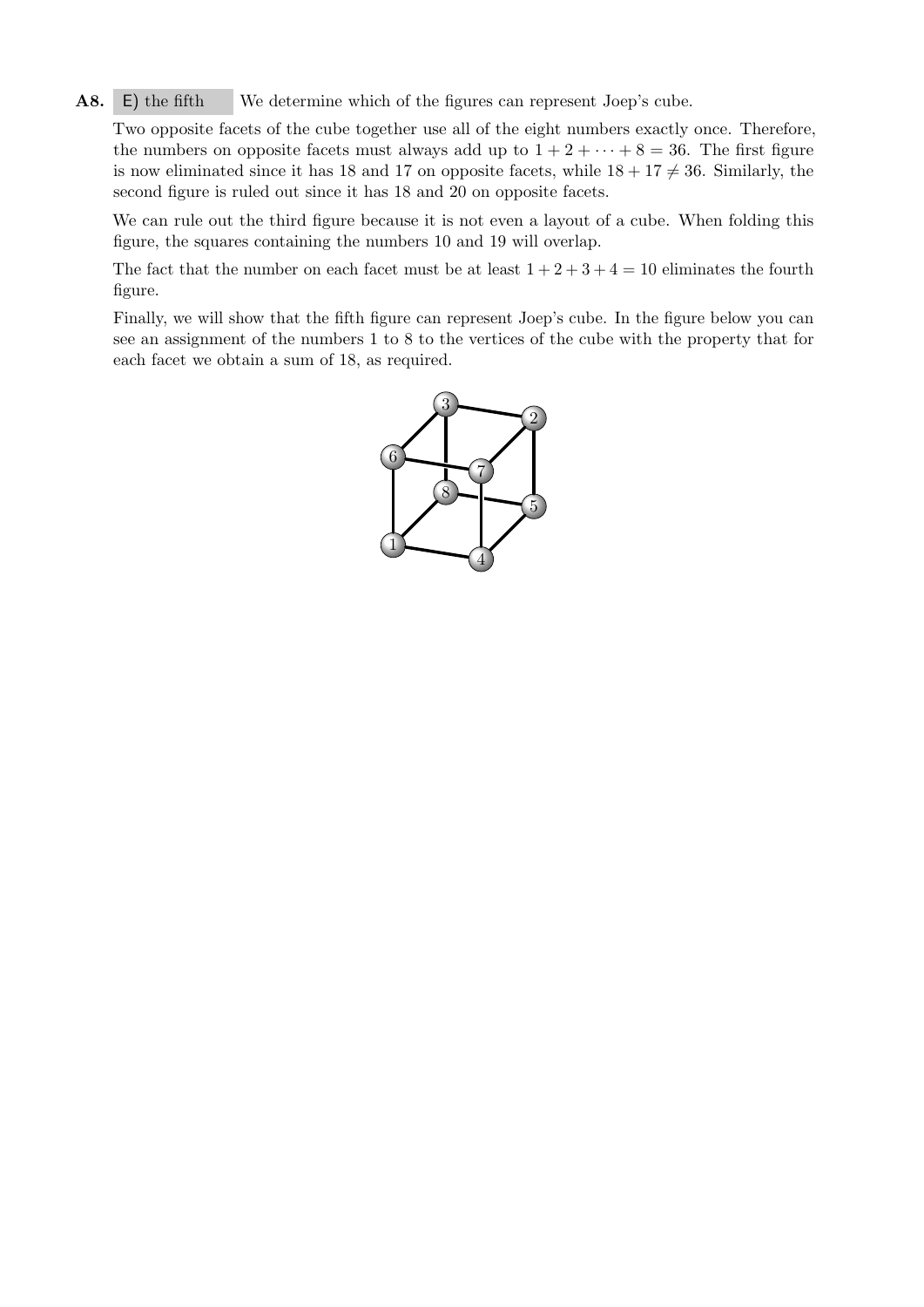- B1. 911 We will consider the possible numbers that Isaac could have written down. We will distinguish three cases: there can occur one, two, or three distinct digits in Isaac's number.
	- If only one digit occurs in Isaac's number, then this number is of the form  $\overline{aaa}$  (by which we mean the number consisting of three times the digit  $a$ ). Dilara then writes down no new numbers, because there is no other number which you can get by putting the digits of  $\overline{aaa}$ in another order. Hence, the sum is  $\overline{aa}a$  which is smaller than 1221 for all possible digits a.
	- If only two distinct digits occur in Isaac's number, then this number is of one of the forms aab, aba or baa (with  $a \neq b$ ). If Isaac's number is one of these three numbers, then Dilara writes down the other two. The sum then becomes  $\overline{aab} + \overline{aba} + \overline{baa}$ . We want this sum to end with the digit 1, hence we want  $b + a + a = 11$  or  $b + a + a = 21$  to hold. However, if  $b + a + a = 21$ , then the total sum must become at least 2100 (because the sum of the first digits will also be 21) which is greater than 1221. Therefore, the only possibility is  $b + a + a = 11.$

To get a number which is as large as possible, we want its first digit to be as large as possible. We remark that  $a$  can be at most 5, but  $b$  could be 9 if  $a$  were equal to 1. We try  $b = 9$  and  $a = 1$  and consider the number  $baa = 911$  for Isaac to start with. Then Dilara writes down the numbers 191 and 119 and we see that the sum  $911 + 191 + 119$  indeed equals 1221.

• If Isaac's number contains three distinct digits, then this number is of the form  $\overline{abc}$  (with a, b, and c distinct). Dilara then writes down the numbers  $\overline{acb}$ ,  $\overline{bac}$ ,  $\overline{bca}$ ,  $\overline{cab}$ , and  $\overline{cba}$ . If we now consider these six numbers, then we notice that for the last digit we have two times the digit  $a$ , two times the digit  $b$ , and two times the digit  $c$ . Hence, the last digit of the sum equals the last digit of  $2a + 2b + 2c$ . This digit, however, is always even, while the last digit of 1221 is odd. Therefore, the sum cannot become equal to 1221.

We have proved that Isaac's number must consist of two distinct digits, and that the largest number he could have started with, in order to obtain the sum 1221, is the number 911.

**B2.**  $(13, 2, 8)$  and  $(5, 6, 4)$  We subtract the second equation from the first. This yields

$$
ab + c - a - bc = 5.
$$

The left-hand side of this equation can also be written as  $(a - c)(b - 1)$ . Hence, we find  $(a-c)(b-1) = 5$ . Because b is a positive integer, the factor  $b-1$  cannot be negative. As 5 is a prime number, there are two possibilities left:  $b - 1 = 1$  and hence  $b = 2$ , or  $b - 1 = 5$  and hence  $b=6$ .

If  $b = 2$ , then we also immediately find  $a - c = 5$ . If we add this to the equation  $ab + c = 34$ , then we find  $a + ab = 39$ . As  $b = 2$ , this yields  $a = 13$  and hence  $c = 8$ . If we substitute  $(a, b, c) = (13, 2, 8)$  in the original equations, then we verify that this is indeed a solution.

If  $b = 6$ , then we also immediately find  $a - c = 1$ . Now we add this to the equation  $ab + c = 34$ to find  $a + ab = 35$ . In this case we had  $b = 6$  and hence we find  $a = 5$ . This also immediately yields  $c = 4$ . If we substitute  $(a, b, c) = (5, 6, 4)$  in the original equations, then we verify that this is another solution.

To summarize, the two solutions are  $(a, b, c) = (13, 2, 8)$  and  $(a, b, c) = (5, 6, 4)$ .